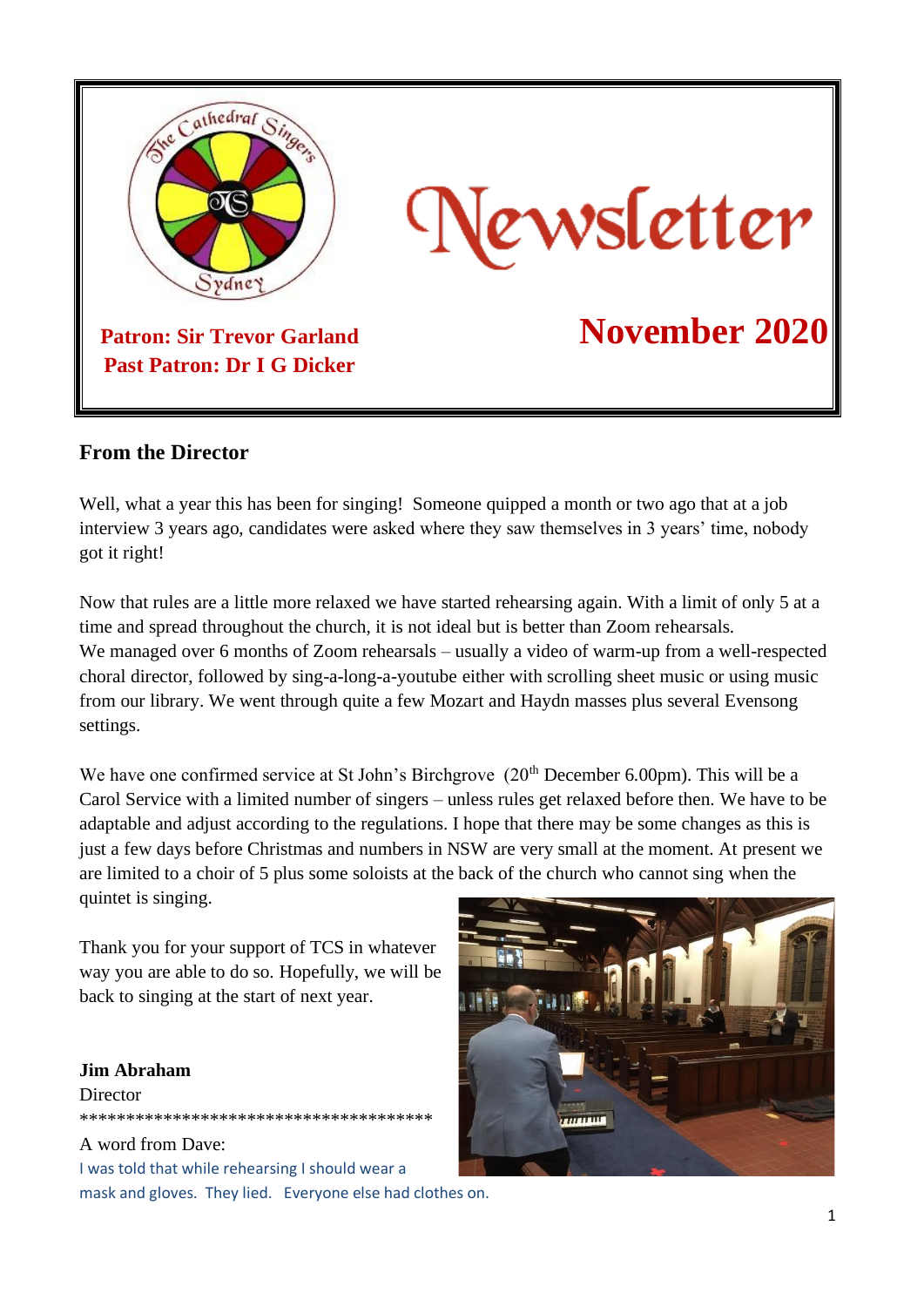## **From the Editor**

It is hard to believe that Christmas is nearly upon us and we have not sung together at a service since our Dedication on  $15<sup>th</sup>$  March. Although we bemoan the fact, we have to be grateful that our part of the world is basically Covid-free and that the Australian governments and people have done an amazing job of acting quickly to control the virus. We need to praise



God for this, knowing that for most of us, life has not really changed too much.

Although we have been meeting together on Zoom for most of this year, it is not really possible to sing together and do much more than some exercises, sight reading and keeping in touch. We did try recording hymns individually but that was not terribly successful - or taken up with much enthusiasm!! Still, my IT skills have improved this year, as a result!

We have now sung together for 3 weeks – it was interesting how rusty we were the first week and there was a noticeable improvement the second week. I presume everyone is finding that!

Now we are looking forward and wondering if we are brave enough to plan for a "normal" 2021.



Of course, as we have not been singing, we have not been receiving any income, so things are as tight with us as with many other people. We are very grateful to have received another grant from Ku-ring-gai Council recently but are restricted in how we can use it. We are aware that every charity has been asking for extra funds this year, and we are no exception.

If you could feel free to remember us as we come into the Christmas season, HOPING we might be able to sing somewhere, we would be very grateful for your small donation.

As Christmas Day is amazingly in six weeks, and it is just being announced that the State borders are opening up and things are gradually get back to normal, we hope you enjoy the next few weeks of Advent and then Christmas.

God bless you all Jan Kneeshaw – for TCS



Advice From Belinda:

**\* I'M GOING TO STAY UP ON NEW YEAR'S EVE THIS YEAR. NOT TO SEE THE NEW YEAR IN, BUT TO MAKE SURE THIS ONE LEAVES.**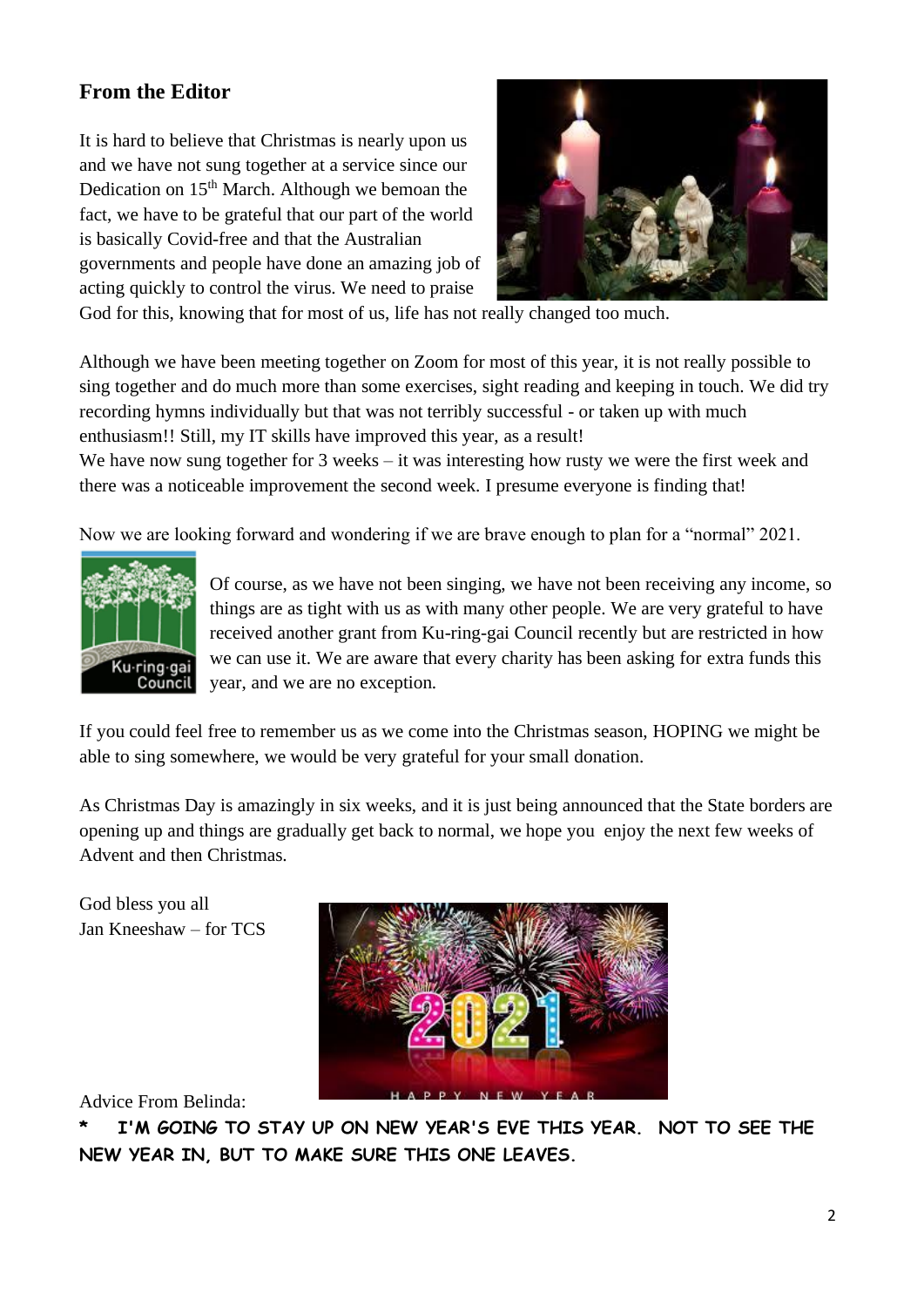# **Government guidelines on school nativities released today;**

### **Please note that in order to ensure children follow Covid safety procedures-**



1. The Holy Family's journey to Bethlehem will NOT be mentioned.

2. 'No room at the inn' will be replaced with 'accommodation was limited because of strict adherence to social distancing regulations.'

3. A maximum of THREE shepherds will be abiding in the fields keeping watch over their flocks by night.

4. Whilst 'a multitude of the heavenly host' may be permitted in heaven, it would be advisable to state that only 'a quintet of the heavenly host' are permitted in the vicinity of Bethlehem.

5. The shepherds visiting the stable must wear masks, use hand sanitising gel on arrival, scan the obligatory Track &Trace QR CODE and must depart before the wise men appear.

6. In respect of the wise men, references to 'the East' are wholly unacceptable, as are allusions to camels.

7. It must be clearly stated that the wise men have observed a period of quarantine before visiting the infant Jesus.

8. The wise men should therefore arrive in a traditional manner, but strictly one at a time: specifically (i) one in a taxi (ii) one in a car (iii) one on a scooter, blowing his hooter.

9. They should also wear masks, and practise hand hygiene on arrival.

10. Gifts of gold, frankincense and myrrh may NOT be brought into the stable. Instead it should be plainly said that the wise men will email a QR code to Joseph, so that their gifts can be collected from the nearest Amazon locker.